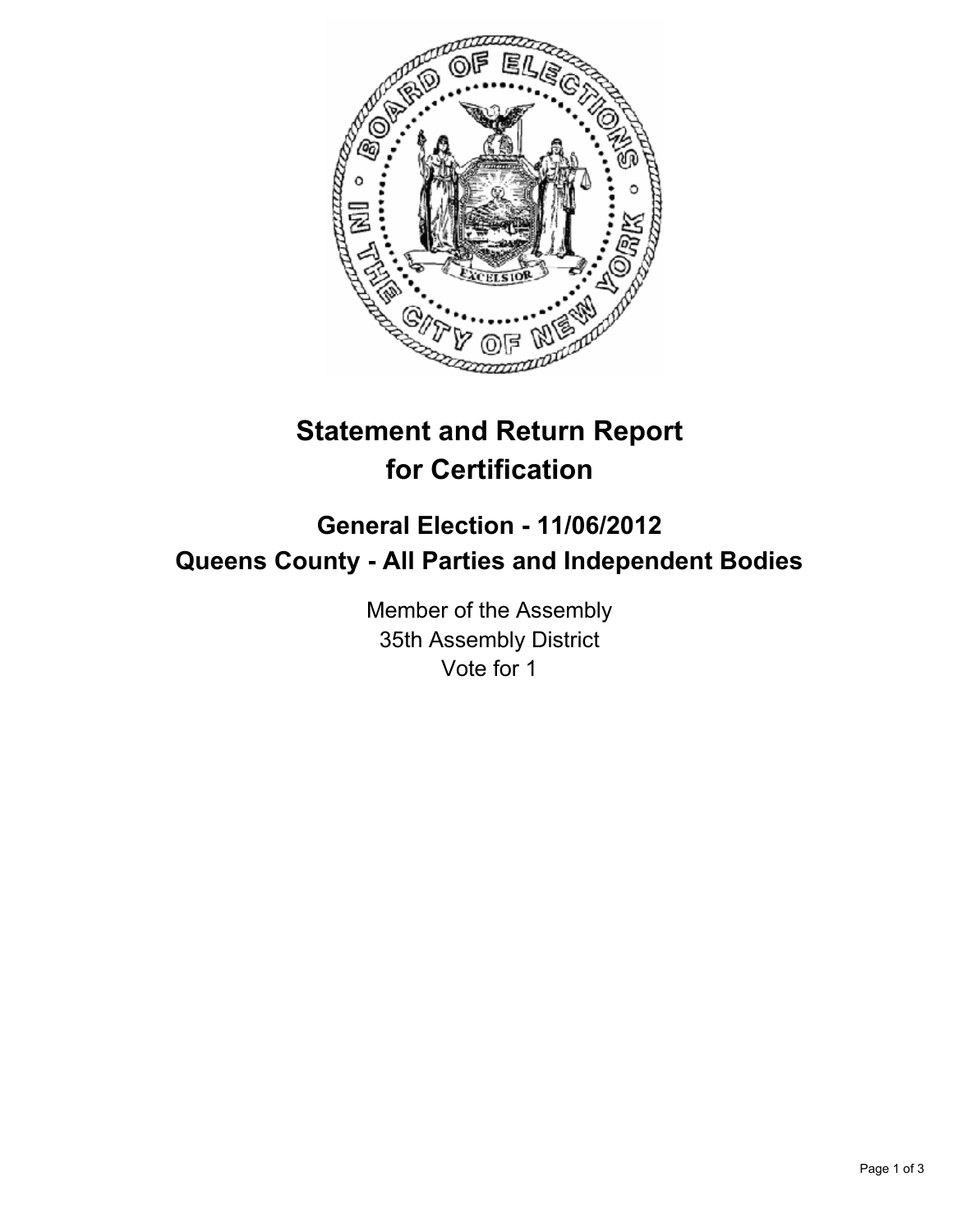

### **Assembly District 35**

| <b>PUBLIC COUNTER</b>                                    | 21,821         |
|----------------------------------------------------------|----------------|
| <b>EMERGENCY</b>                                         | 0              |
| <b>ABSENTEE/MILITARY</b>                                 | 655            |
| <b>FEDERAL</b>                                           | 145            |
| <b>SPECIAL PRESIDENTIAL</b>                              | 0              |
| <b>AFFIDAVIT</b>                                         | 2,267          |
| <b>Total Ballots</b>                                     | 24,888         |
| Less - Inapplicable Federal/Special Presidential Ballots | (145)          |
| <b>Total Applicable Ballots</b>                          | 24,743         |
| JEFFRION L. AUBRY (DEMOCRATIC)                           | 18,366         |
| JEFFRION L. AUBRY (WORKING FAMILIES)                     | 642            |
| ALEJANDRO A. ORTEGA (WRITE-IN)                           | 1              |
| ANTHONY MIRANDA (WRITE-IN)                               | $\overline{2}$ |
| CAROLYN MCCARTHY (WRITE-IN)                              | 1              |
| JULISSA FERREROS (WRITE-IN)                              | 1              |
| LARRY REVENE (WRITE-IN)                                  | 1              |
| MARGARET MARKEY (WRITE-IN)                               | 1              |
| MARK BIBLES (WRITE-IN)                                   | 1              |
| SUZANE ZEKO (WRITE-IN)                                   | 1              |
| UNATTRIBUTABLE WRITE-IN (WRITE-IN)                       | 10             |
| WILLIAM R. HELMSBRO (WRITE-IN)                           | 1              |
| <b>Total Votes</b>                                       | 19,028         |
| Unrecorded                                               | 5,715          |